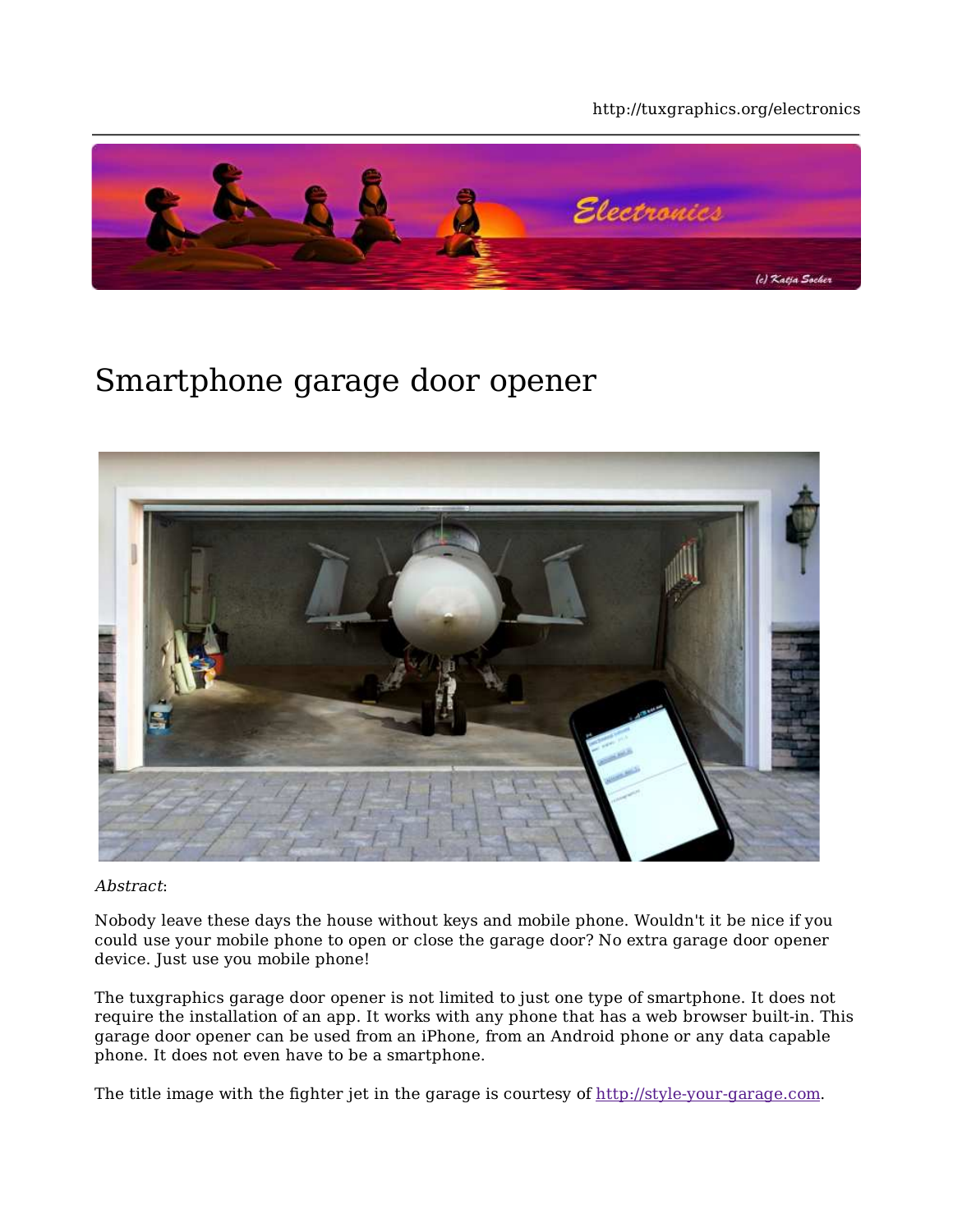The company makes large waterproof posters to decorate the garage door.

**\_\_\_\_\_\_\_\_\_\_\_\_\_\_\_\_\_ \_\_\_\_\_\_\_\_\_\_\_\_\_\_\_\_\_ \_\_\_\_\_\_\_\_\_\_\_\_\_\_\_\_\_**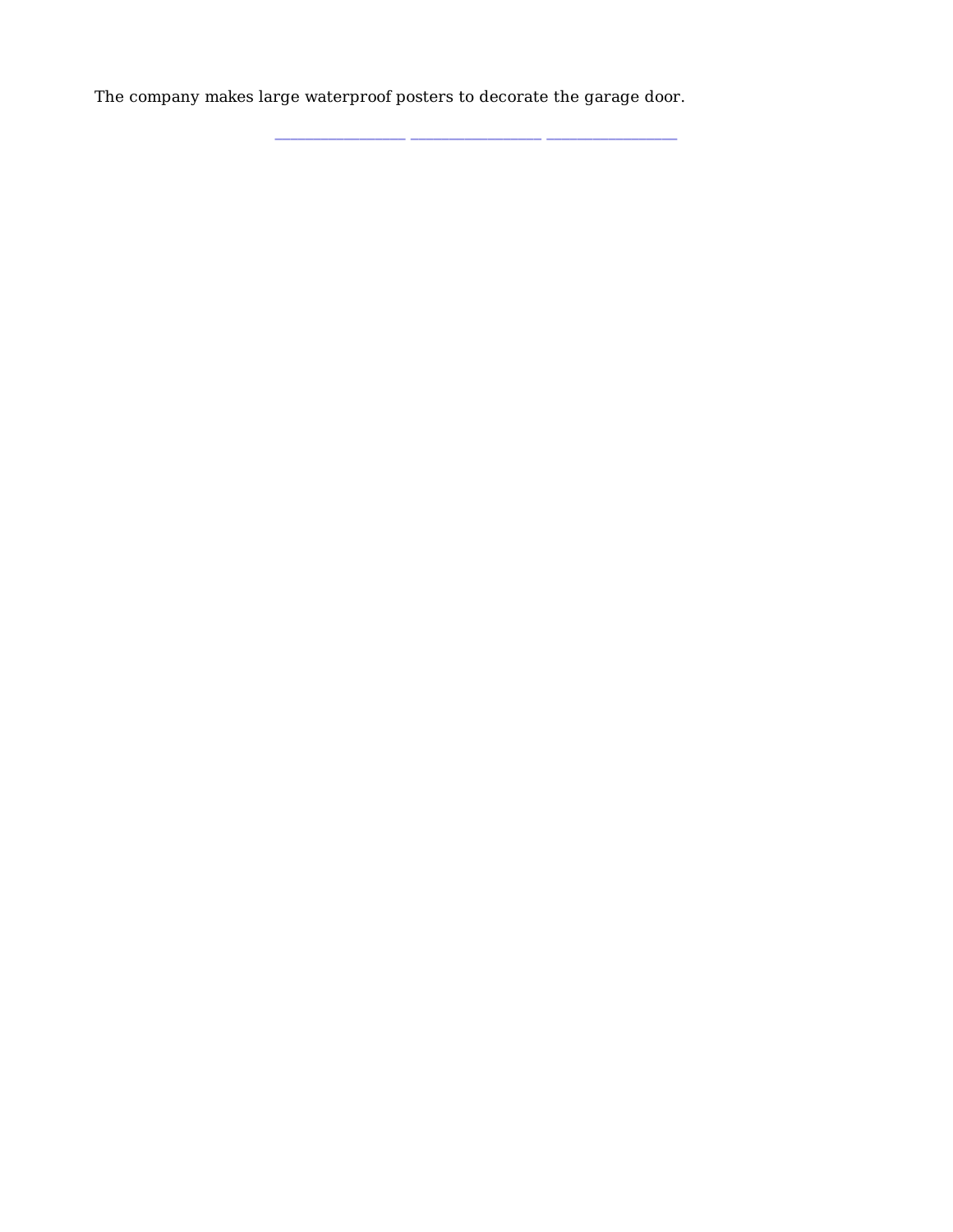# What it looks like

This garage door opener can control up to 4 doors. The system is based on the tuxgraphics ethernet board. On one side you connect it in parallel to the push buttons which are inside your garage to open/close the doors and on the other side you connect it to your DSL router to be accessible over the internet. Optionally you can attach a little switch which detects the state of the door. This way you can see when the doors where opened or closed and what the doors current state is.



Overview drawing. The blue connections are added. This works with any motorized garage door opener hardware as long as that hardware supports wall mounted wired push buttons inside the garage.

The door contact is optional but very useful. This allows you to see on the smartphone what the current state of the door is. The system keeps a list with the history of the last 50 events and one can see in this history at what time the door was opened/closed no matter if it was via the phone, wall mounted push button or wireless remote control.

The ethernet board runs a web server. In other words you have a web interface to your garage door and you can operate it from your phone or any of your computers: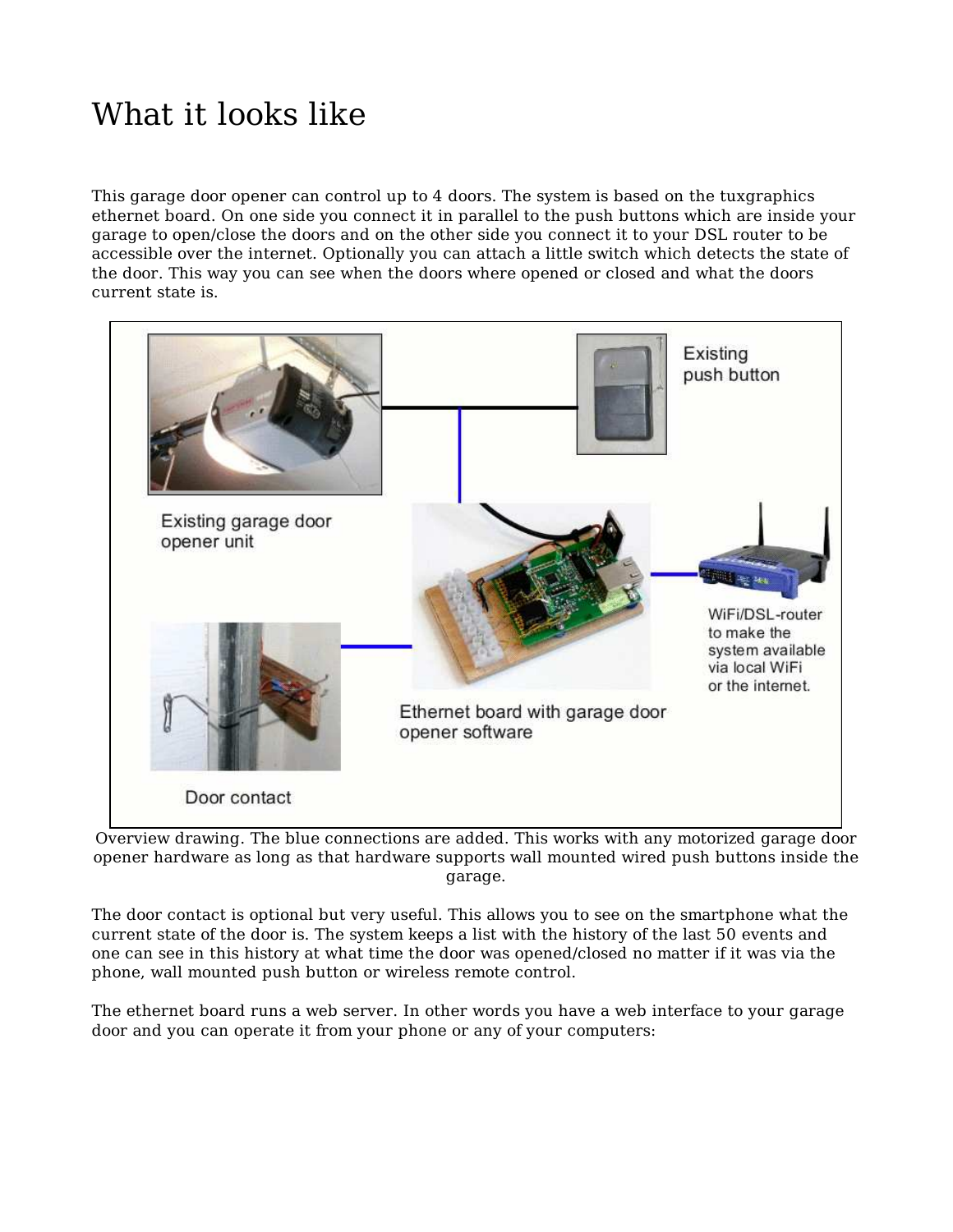

Controlling the garage doors from different devices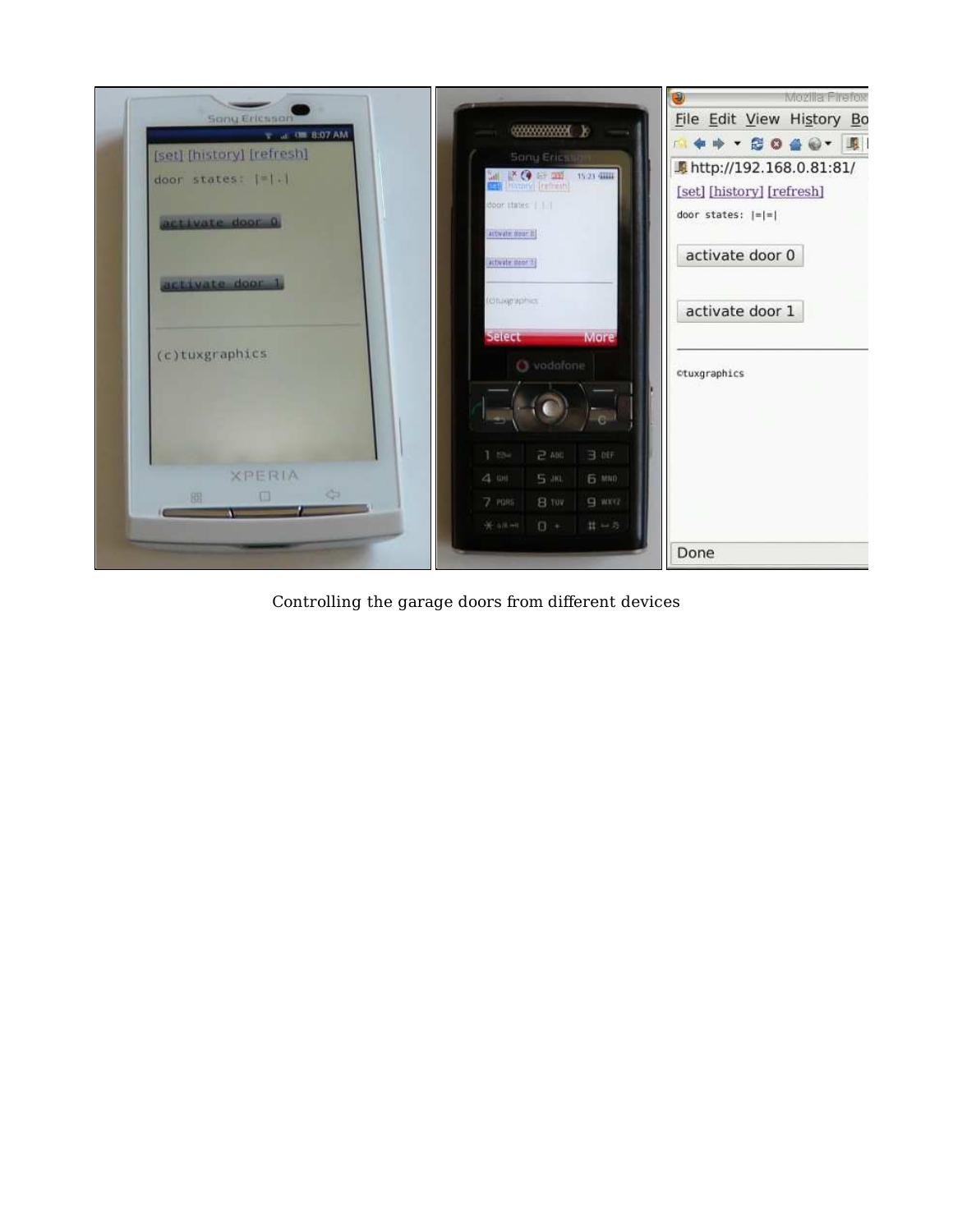#### Security

When you access the web page of your garage door opener then you can not do anything without password.

This garage door opener has many different security features to make access both secure and convenient. The system has the following **3 passwords**:

- door passcode 1, door passcode 2. Those passcodes can be used to open/close the door or look at the history log. The idea of having two passcodes is that you can see in the history log which passcode was used at what time. You could e.g keep one in the family and give the other one to somebody else, e.g the lawn service. These passwords are called passcode but they can be any string, not only numbers.
- master password: this password can be used to change any of the other passwords and to enable code free access for specific devices (more on this below).

| Э                                               | Mozilla Firefox |  |
|-------------------------------------------------|-----------------|--|
| File Edit View History Bookmarks Tools Help     |                 |  |
| <b>A + → · B O 4 0 · 用 http://192.168.0.8 ·</b> |                 |  |
| ■ http://192.168.0.81:81/ ●                     |                 |  |
| [set] [keyFree] [history] [refresh]             |                 |  |
| door states: $ = $ =                            |                 |  |
| activate door $1$ $\bullet$                     |                 |  |
|                                                 | Enter           |  |
|                                                 |                 |  |
| ctuxgraphics                                    |                 |  |
|                                                 |                 |  |
|                                                 |                 |  |
|                                                 |                 |  |
|                                                 |                 |  |
|                                                 |                 |  |
|                                                 |                 |  |
| Done                                            |                 |  |

The main page.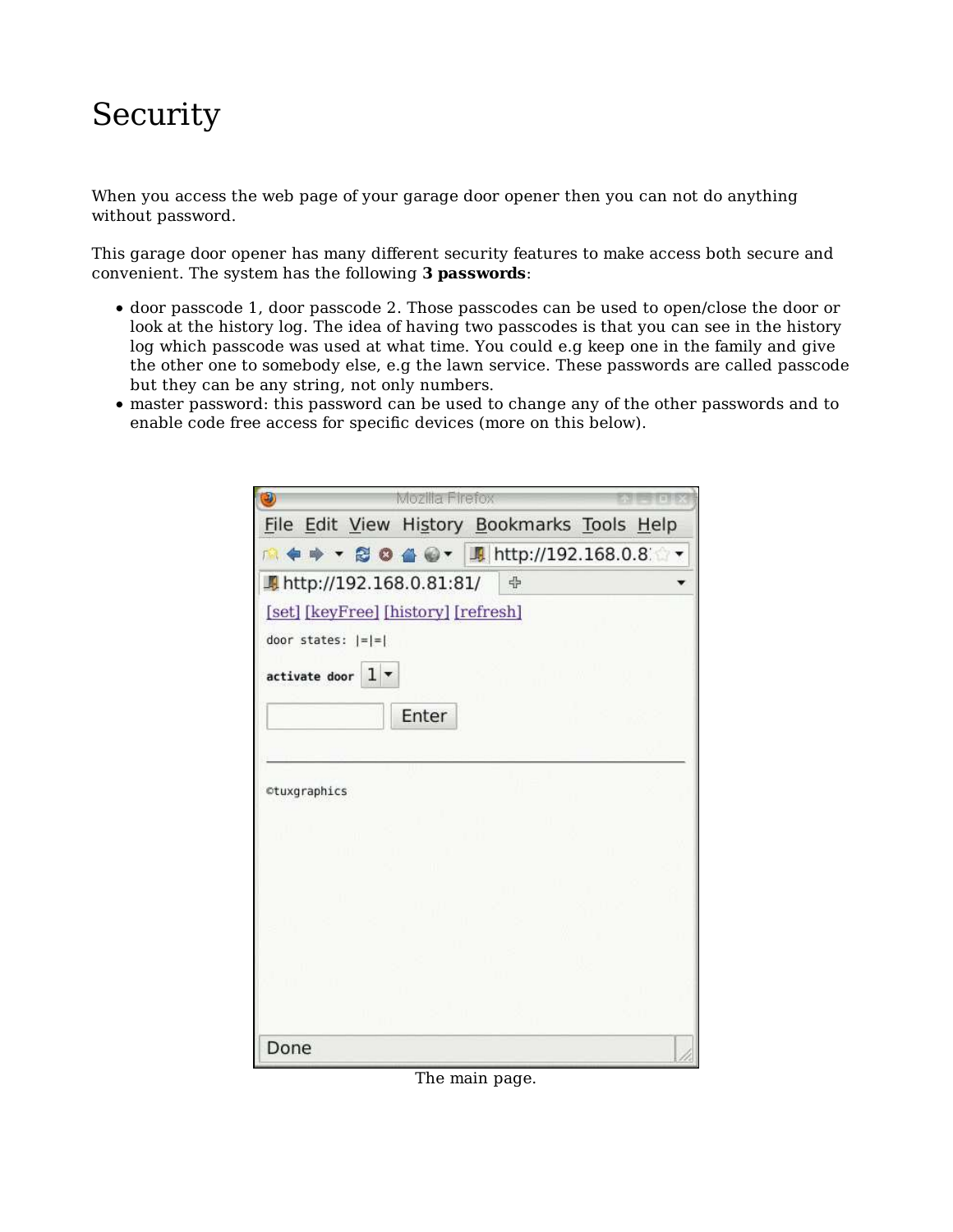On the main page you see the door states. The symbol **|.|** means door open and the symbol **|=|** means door closed. The above system is configured for two doors. You can have up to 4 doors.

Below the door states you select which of the doors to open/close and then you enter the passcode to activate the door.

When you come by car and you open/close your garage door every day then it become very quickly annoying to enter a code every time. The system offers therefore the possibility of **passcode free access**. Up to 3 devices (mobile phones or computers with web browsers) can be configured that way. It works by storing a fingerprint of the device and setting a cookie in the devices web browser. The cookie is good for 600 days after that you have to re-enable it. You can clear all passcode free access at any time. If you lost e.g your phone then you just clear passcode free access and the one who found the phone can not do anything.

| $\circledcirc$<br>Mozilla Firefox           | ◉                         | Mozilla Firefox |                                                                                                                                                                                         |
|---------------------------------------------|---------------------------|-----------------|-----------------------------------------------------------------------------------------------------------------------------------------------------------------------------------------|
| File Edit View History Bookmarks Tools Help |                           |                 | File Edit View History Bookmarks                                                                                                                                                        |
| A . + + B O 4 + E http://192.168.0.8        |                           |                 | $\blacksquare \Leftrightarrow \star \otimes \bullet \spadesuit \textcolor{red}{\otimes} \star \enspace \blacksquare \textcolor{red}{\blacksquare} \textcolor{red}{\textsf{http://192}}$ |
| ■ http://192.10.81:81/kn ÷                  | f http://192.168.0.81:81/ |                 | 4                                                                                                                                                                                       |
| [home]                                      | [set] [history] [refresh] |                 |                                                                                                                                                                                         |
| <b>Enable cookie based access</b>           | door states: $ = =$       |                 |                                                                                                                                                                                         |
| Passcode free access via your device.       | activate door 0           |                 |                                                                                                                                                                                         |
| Store as device number: $2 \times$          | activate door 1           |                 |                                                                                                                                                                                         |
| Enable<br>master pw:                        |                           |                 |                                                                                                                                                                                         |
|                                             | ©tuxgraphics              |                 |                                                                                                                                                                                         |
|                                             |                           |                 |                                                                                                                                                                                         |
|                                             |                           |                 |                                                                                                                                                                                         |
|                                             |                           |                 |                                                                                                                                                                                         |
|                                             |                           |                 |                                                                                                                                                                                         |
| Done                                        | Done                      |                 |                                                                                                                                                                                         |

Enabling passcode free access for a specific device and the door control page when passcode free access is on for that specific device (PC in this case).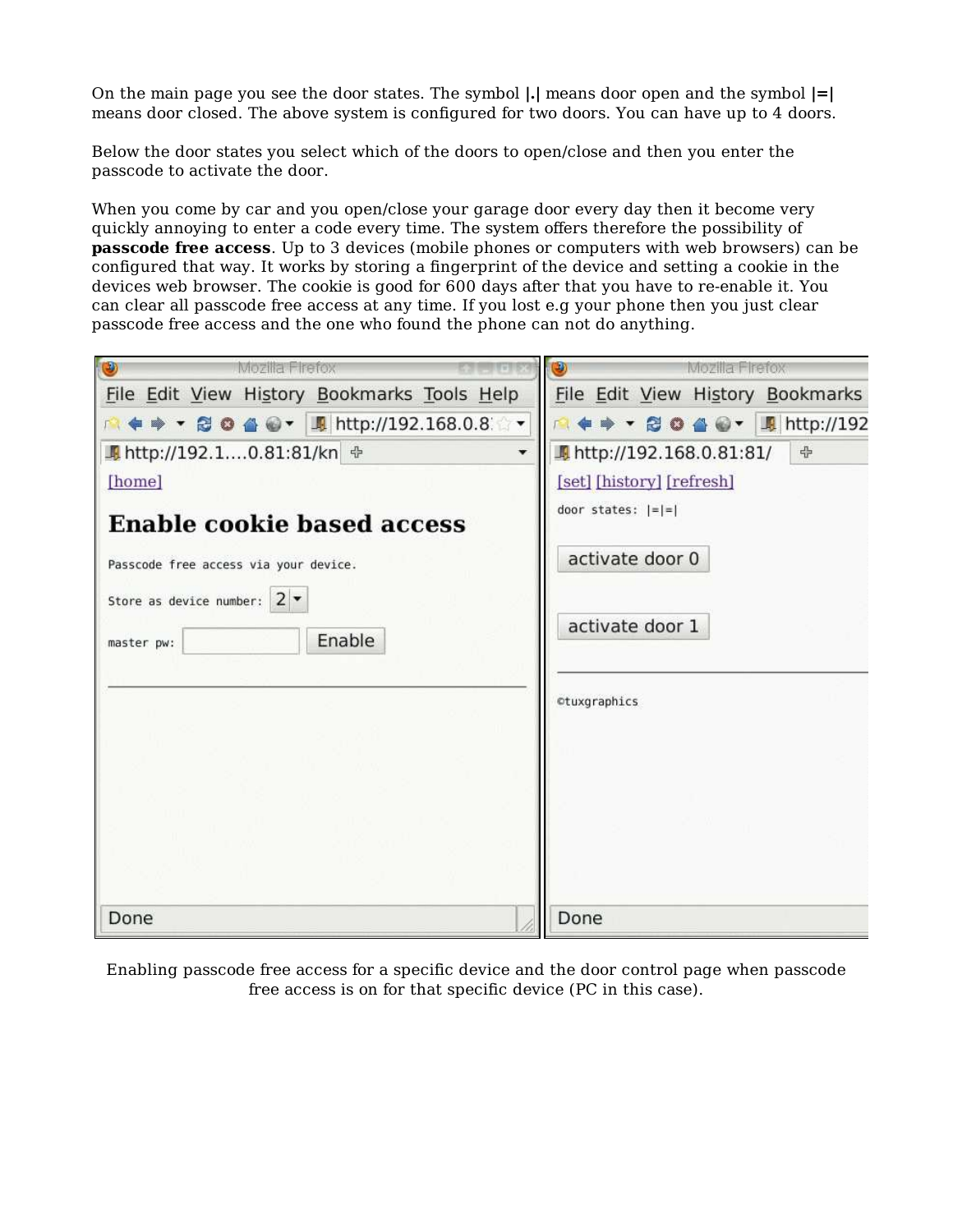#### History log

The system keeps a history for each and every event with time and date. The time is derived from the system time in your web browser. This has the advantage that you do not need to configure the clock.

Here is a screenshot of a history log. The log stores the last 50 events.

| $\bullet$<br>Mozilla Firefox                                                                                                                                                                                                                                                                                                                                                                                                                                                                                                                                                                                                                                                                                 |   |
|--------------------------------------------------------------------------------------------------------------------------------------------------------------------------------------------------------------------------------------------------------------------------------------------------------------------------------------------------------------------------------------------------------------------------------------------------------------------------------------------------------------------------------------------------------------------------------------------------------------------------------------------------------------------------------------------------------------|---|
| File Edit View History Bookmarks Tools Help                                                                                                                                                                                                                                                                                                                                                                                                                                                                                                                                                                                                                                                                  |   |
| <b>A + → ▼ 2 0 4 0 ▼ 5 http://192.168.0.8</b>                                                                                                                                                                                                                                                                                                                                                                                                                                                                                                                                                                                                                                                                |   |
|                                                                                                                                                                                                                                                                                                                                                                                                                                                                                                                                                                                                                                                                                                              |   |
| [home]                                                                                                                                                                                                                                                                                                                                                                                                                                                                                                                                                                                                                                                                                                       |   |
| <b>History info</b>                                                                                                                                                                                                                                                                                                                                                                                                                                                                                                                                                                                                                                                                                          |   |
| $2011 - 03 - 19$ $07:58 =$ door 0 closed<br>$2011 - 03 - 19$ $07:57 = door 0$ opened<br>$2011 - 03 - 19$ $07:57 =$ door 0 cfreel<br>$2011 - 03 - 19$ $07:47$ = door 0 closed<br>$2011 - 03 - 19$ $07:45$ = door 0 opened<br>$2011 - 03 - 19$ $07:10 =$ door 0 closed<br>$2011 - 03 - 19$ $07:08$ = door 0 opened<br>$2011 - 03 - 18$ $20:40 =$ door 0 closed                                                                                                                                                                                                                                                                                                                                                 |   |
| $2011 - 03 - 18$ $20:37 = door 0$ opened<br>$2011 - 03 - 18$ $19:32 =$ door 1 closed<br>$2011 - 03 - 18$ 19:32 = door 1 opened<br>$2011 - 03 - 18$ $18:48 =$ door 0 closed<br>$2011 - 03 - 18$ $18:35 =$ door 1 closed<br>$2011 - 03 - 18$ $18:35 =$ door 1 opened<br>$2011 - 03 - 18$ 18:33 = door 0 opened<br>$2011 - 03 - 18$ $18:33 = door 0$ cfreel<br>$2011 - 03 - 18$ 15:55 = door 0 closed<br>$2011 - 03 - 18$ 15:55 = door 0 cfreel<br>$2011 - 03 - 18$ 15:54 = door 0 opened<br>$2011 - 03 - 18$ 15:26 = door 0 closed<br>$2011 - 03 - 18$ 15:25 = door 0 opened<br>$2011 - 03 - 18$ 15:25 = door 0 cfreel<br>$2011 - 03 - 18$ $15:18 =$ door 1 closed<br>$2011 - 03 - 18$ $15:17 =$ door 0 closed | ۰ |
| Done                                                                                                                                                                                                                                                                                                                                                                                                                                                                                                                                                                                                                                                                                                         |   |

The main page.

"cfree" means code free access. cfree1 is the device number 1 that was configured for passcode free access. If somebody opened the door by manually typing the password then you would see "code" and a number. If you see a door open/close line with no "cfree" or "code" then the door was opened by some other other means (e.g push button on the wall).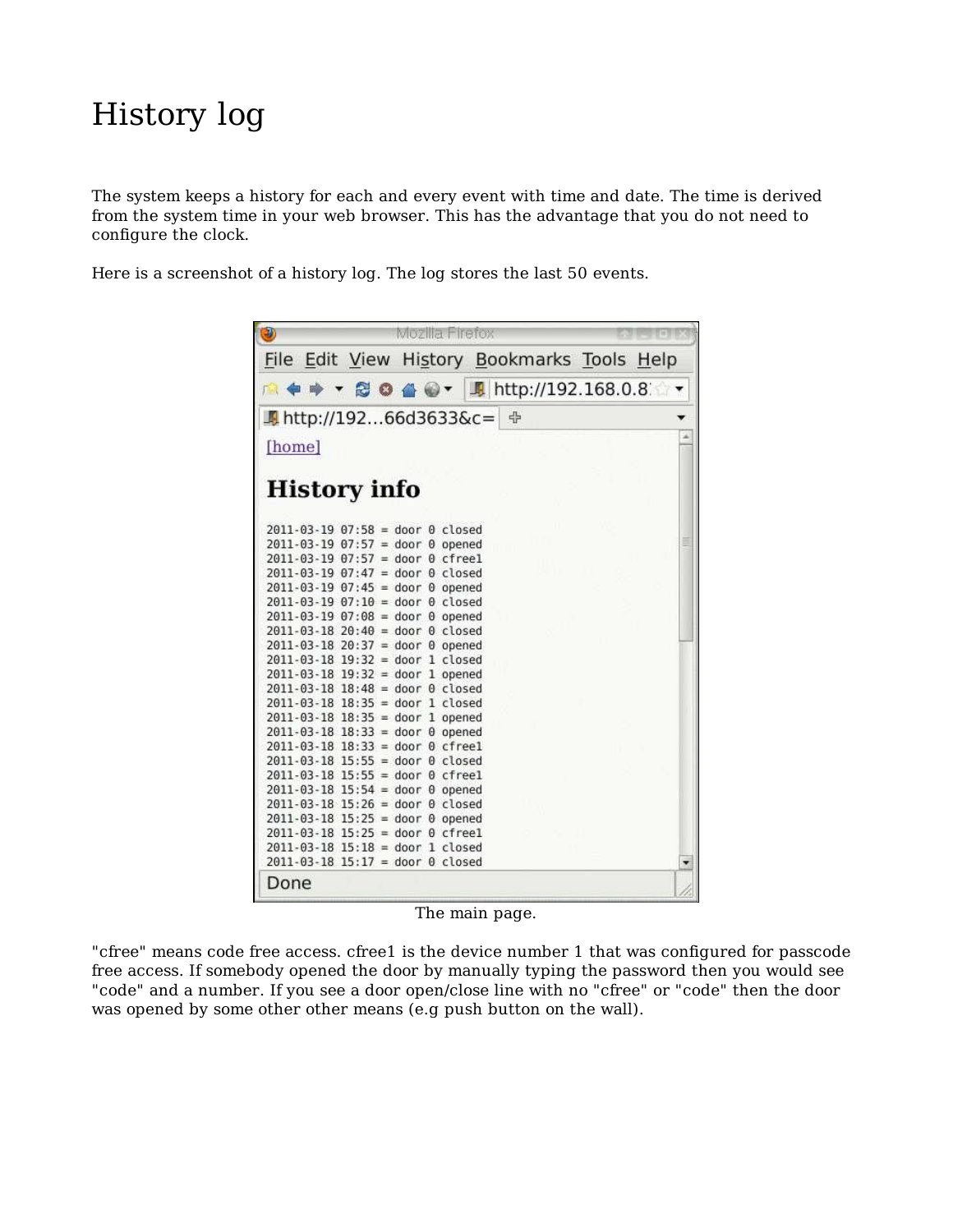#### Run time settings

In the "[set]" menu, accessible from the main page, you can change passwords. All passwords are store in eeprom. In other words they will not be lost even if there is a temporary power outage.

Here is a screenshot of a the password settings page.

|            | Mozilla Firefox                             |                                               |
|------------|---------------------------------------------|-----------------------------------------------|
|            | File Edit View History Bookmarks Tools Help |                                               |
|            |                                             | <b>A ◆ ≫ ▼ @ ● ④ ● ▼ 周 http://192.168.0.8</b> |
|            | ■ http://192.10.81:81/sc +                  |                                               |
| [home]     |                                             |                                               |
|            | <b>Change passcodes</b>                     |                                               |
| passcode1: |                                             |                                               |
| passcode2: |                                             |                                               |
| master pw: |                                             | change                                        |
|            | Clear all key free access                   |                                               |
| master pw: |                                             | clear                                         |
|            | Change master pw                            |                                               |
| new pw:    |                                             |                                               |
| old pw:    |                                             | save                                          |
| Done       |                                             |                                               |
|            |                                             |                                               |

password settings page

The system can es well be reset to compile time defaults in the event that you forgot the passwords (especially the master password). To do this you will need local access to the ethernet board and connect pin PD2 with GND. After that power cycle the board and remove the connection between PD2 and GND. The master password is now back to compile time default (it should be the string "secret" unless you changed it). You can now go to the run settings page and set a new password.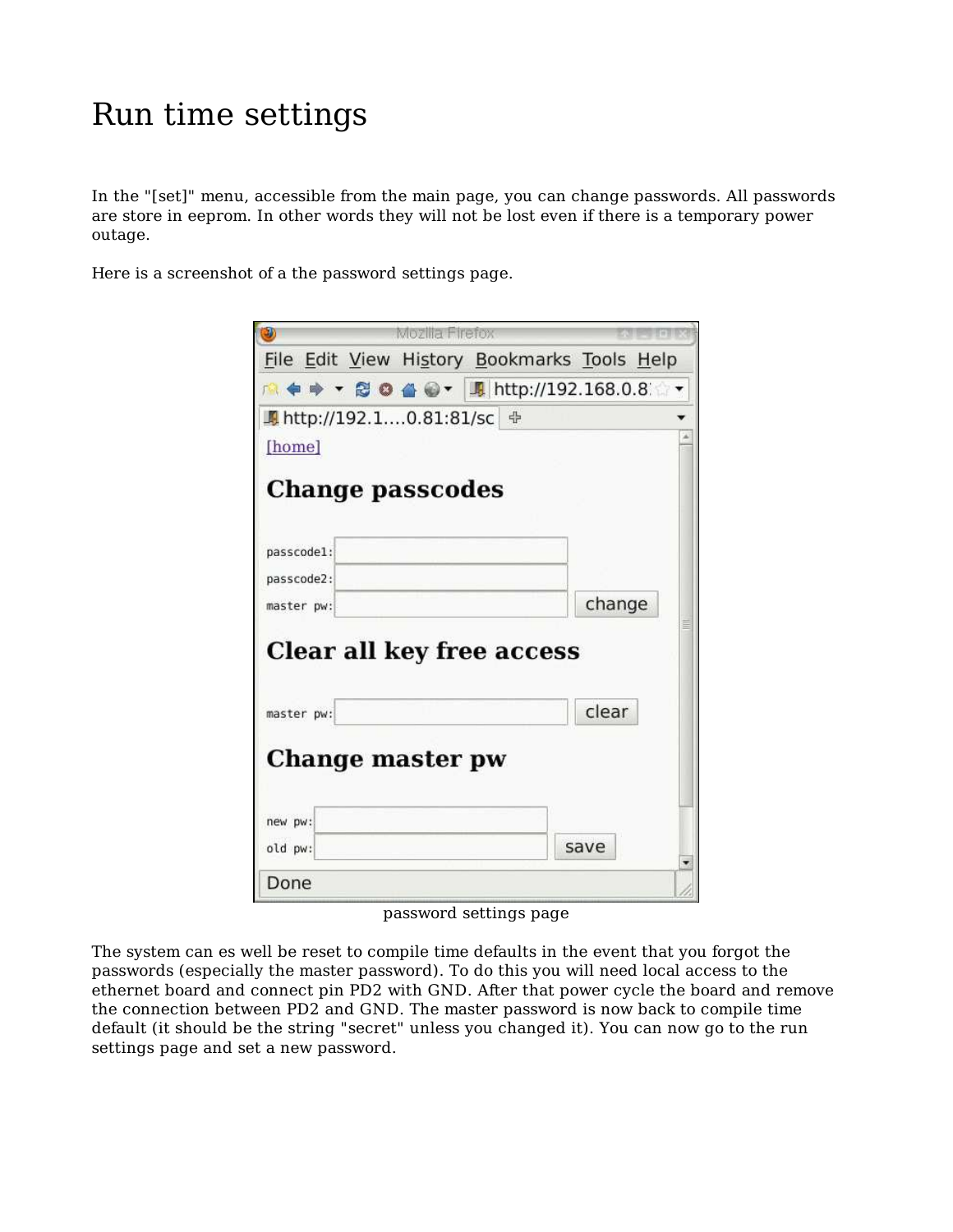#### What do I need?

You have seen how to use the garage door opener but what do you need to build it?

From a hardware point of view you need:

- A tuxgraphics ethernet board. You can assemble one from a kit or you can use a pre-build SMD board.
- A small 5V or 6V relay for the first door and for every other door a relay + relay driver parts (a transistor, some resistors, a diode).
- A 5V DC power supply for the ethernet board (old Ericsson or Blackberry mobile phone charger can e.g be used for this). The power supply should be able to deliver 5V DC and 300mA or more (depends on the relay).
- A switch to sense the state of the door. This switch is optional but very much recommended.

From a service point of view you need:

- An internet connection that allows you to run a small web server at home. Most DSL internet connections allow that. Smaller ISPs will offer this possibility normally as part of the standard package. Some larger internet service providers may charge an extra fee or ask you to apply for a "business account". Those providers use a firewall to cut incoming connections and they charge an extra fee to bypass the firewall. If you are not sure if your ISP allows incoming connections then just give them a call and tell them that you have a garage door opener which shows up as a web server and if you will be able to use it.
- A static IP address or a subscription to a dynamic dns service such as dyndns.org or freedns.afraid.org. Initially you can test the system as well by entering just the the IP address (e.g http://173.178.243.189 or http://173.178.243.189:80 ).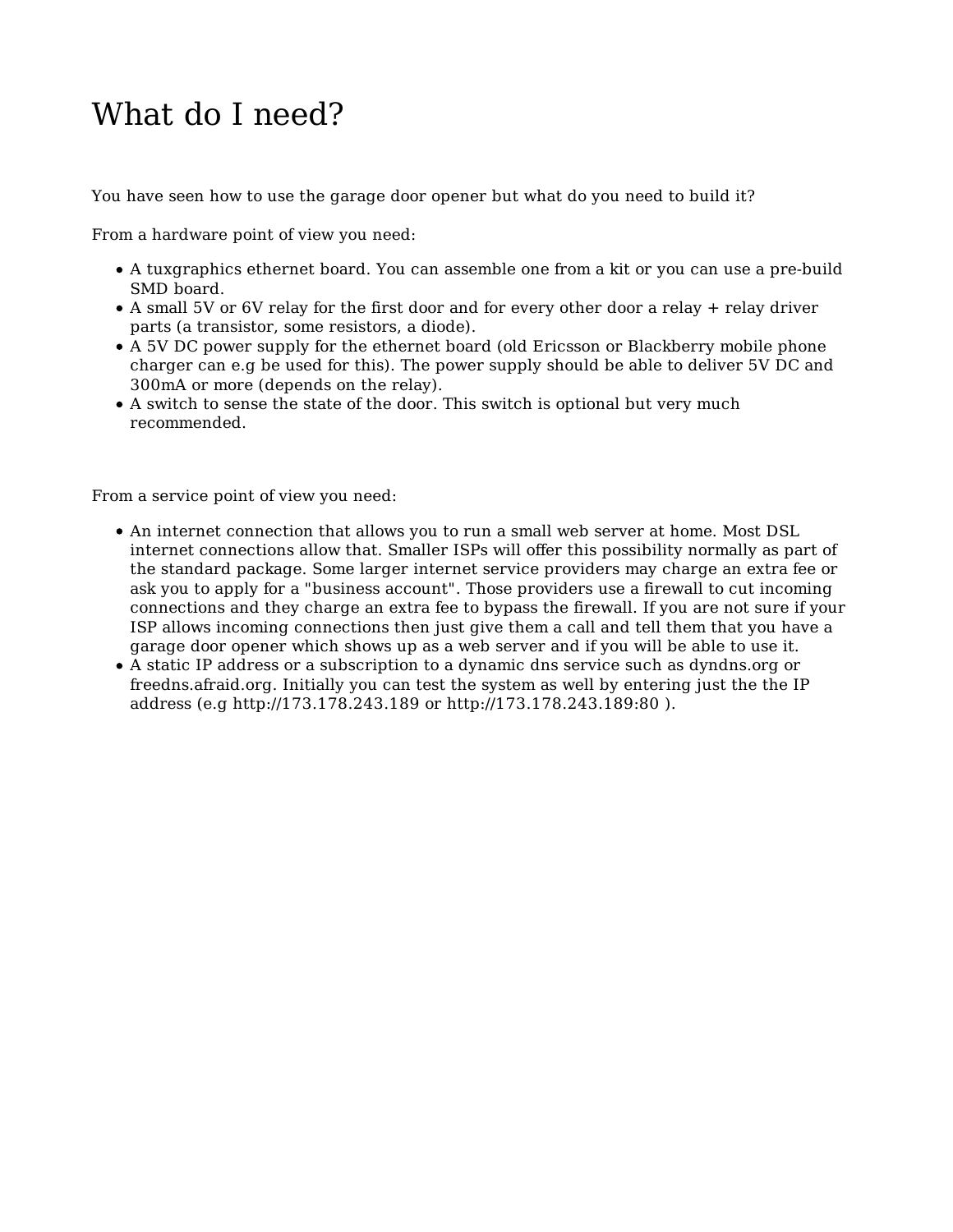# The ethernet board

The tuxgraphics ethernet board acts as a web server towards the user and towards your garage door electronics it emulates a push button. This is done by closing a relay contact for a second and opening the relay again. The board reads as well continuously the state of the door sensor switches to know at what moment the door opened/closed.

The ethernet board is a standard tuxgraphics board. The following circuit diagram shows just the extra parts you need and how to connect them.



Circuit diagram with external connections: relay and optional connection to switch to sense the state of the door. The relay contacts are then to be connected in parallel to the wall mounted push buttons inside your garage. The best way to connect this is at the motor unit. Click on the image for a PDF version.

I mounted the ethernet board on a small piece of wood together with some screw-on terminations for the cables. A simple and good solution for use in the garage. The system here is made for two doors and the relays fit onto the dot-matrix field of the board.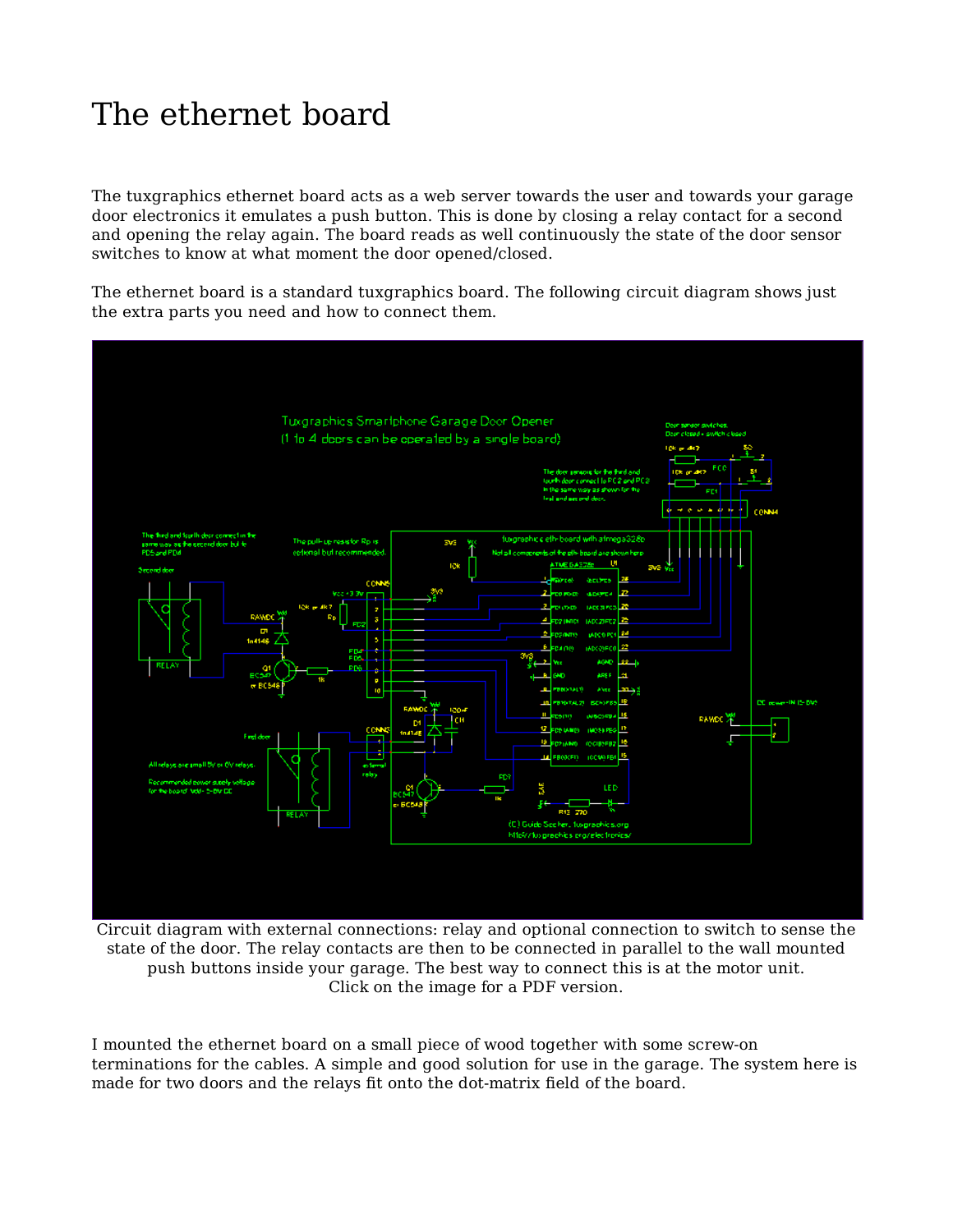

Ethernet board and some screw-on terminations for the cables mounted on a piece of wood.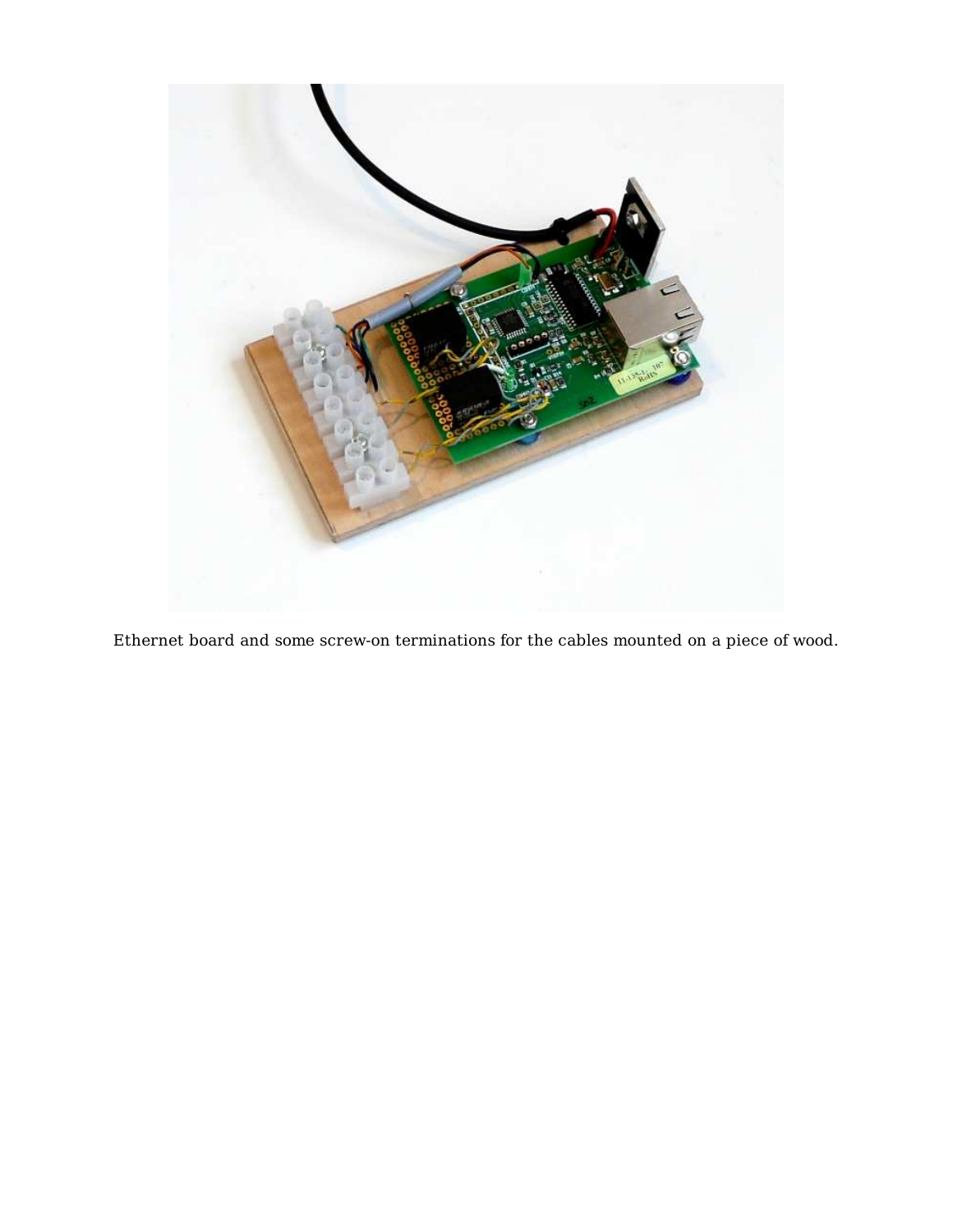# The door contact

To get the state of the garage door in a reliable way is more complicated than it seems at first. The reason is that the doors are quite rough mechanical parts and there are tolerances of up to 1cm (0.4inch) involved. That is: the door will not always slide or flip back into the exact same position and if it comes too close to a small door contact then it will just smash it.

The best two options are:



A reed contact and a magnet. This works well for doors that have mechanics with tolerances of up to 0.5cm, 0.2inch. I recommend to use strong magnets to allow for a good air gap between reed contact and magnet (e.g rare earth magnets).



A snap action limit switch and a bicycle spoke or some other elastic wire. This is the best option as it can compensate for large mechanical tolerances.



bicycle spoke and snap action switch

The bicycle spoke is a strong enough wire to activate the snap action switch and it is a bit elastic. It can compensate the tolerances of the doors very well.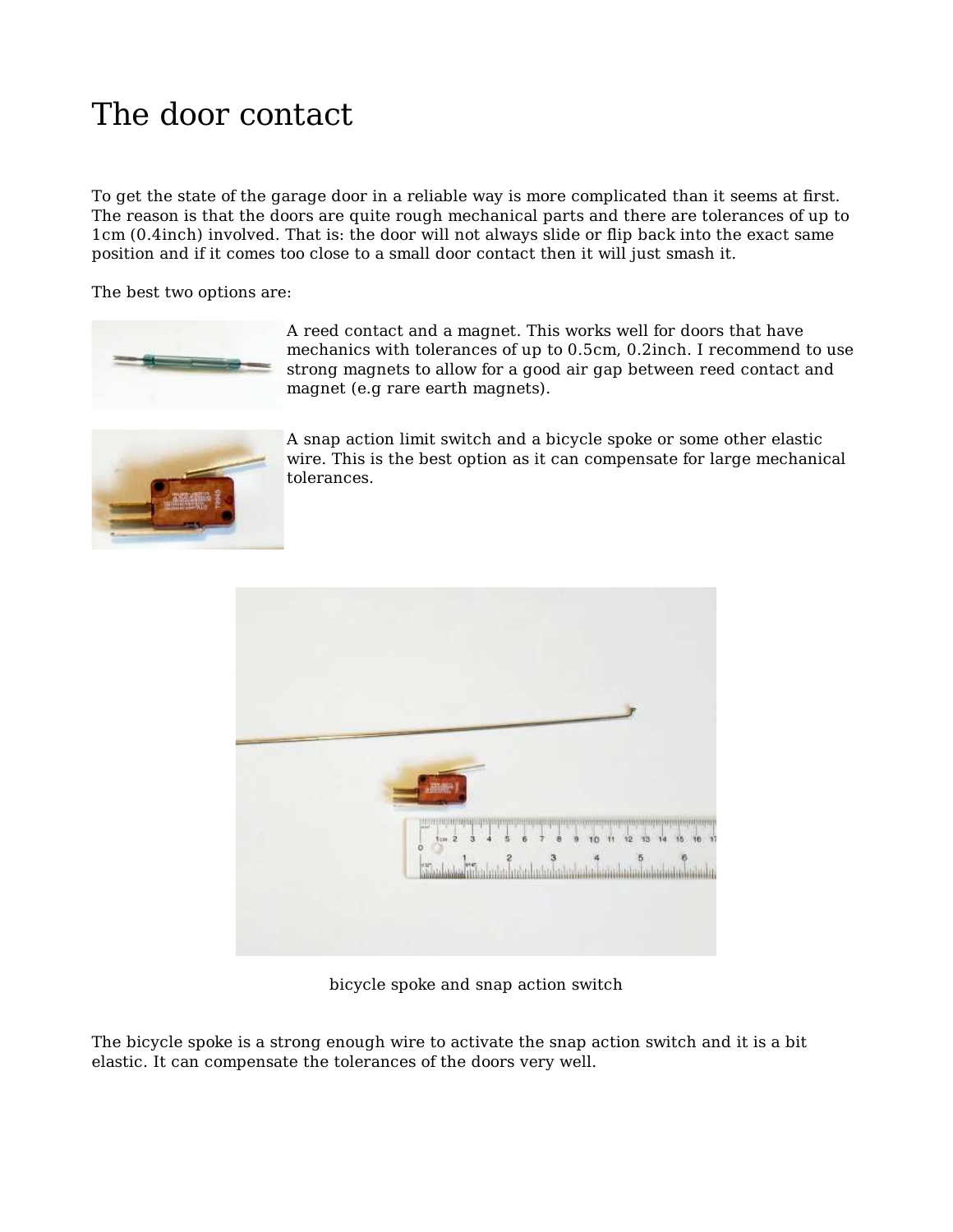

The snap action switch mounted on a piece of wood with which it can be attached besides the garage door.

The door shown in the below picture is a sliding garage door. It slides up and down. The bicycle spoke is bent such that it can activate the switch and then screwed to the door. A similar design can be used with garage doors that tilt back. The switch has just to be mounted in a different position.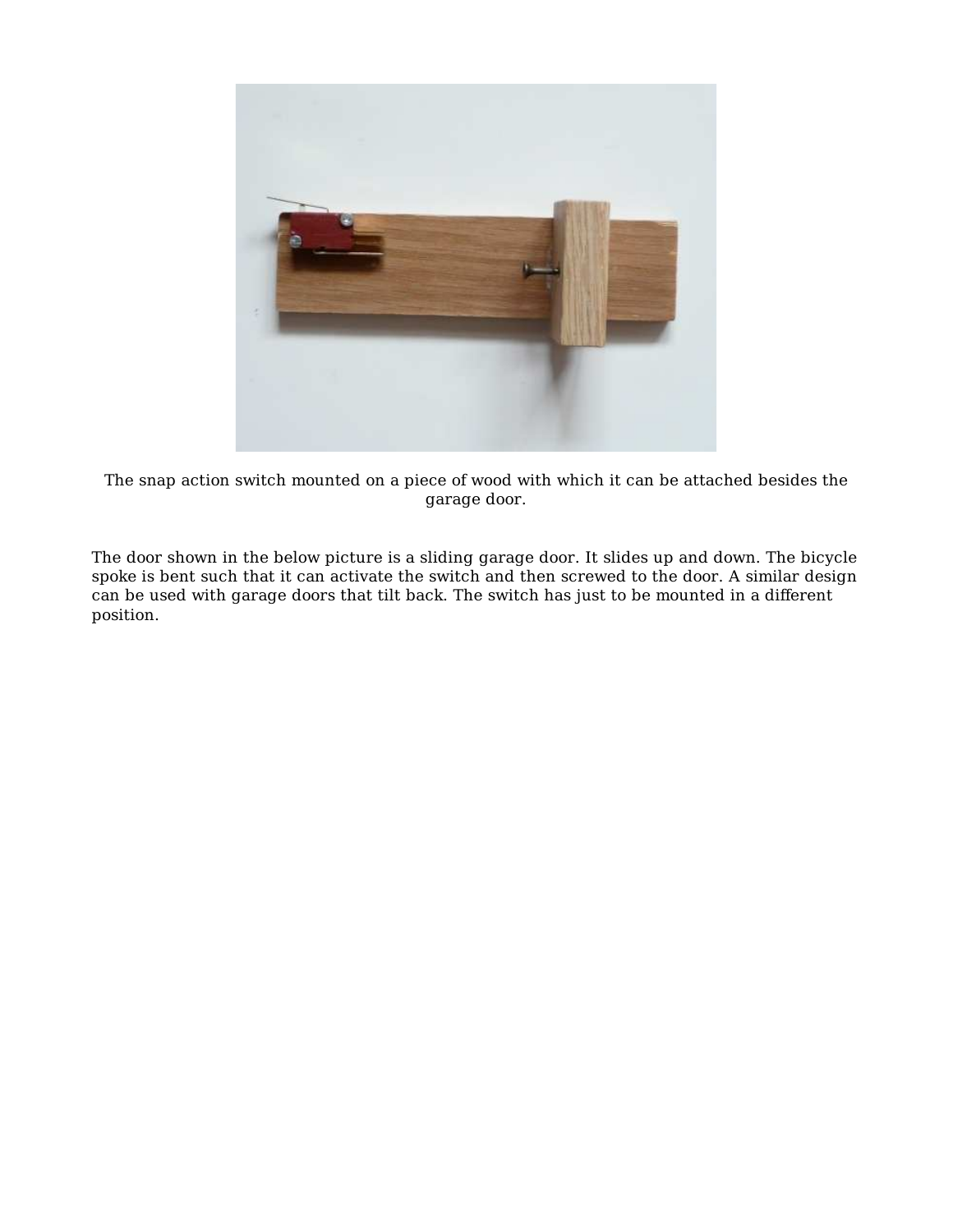

The door contact installed at the garage door.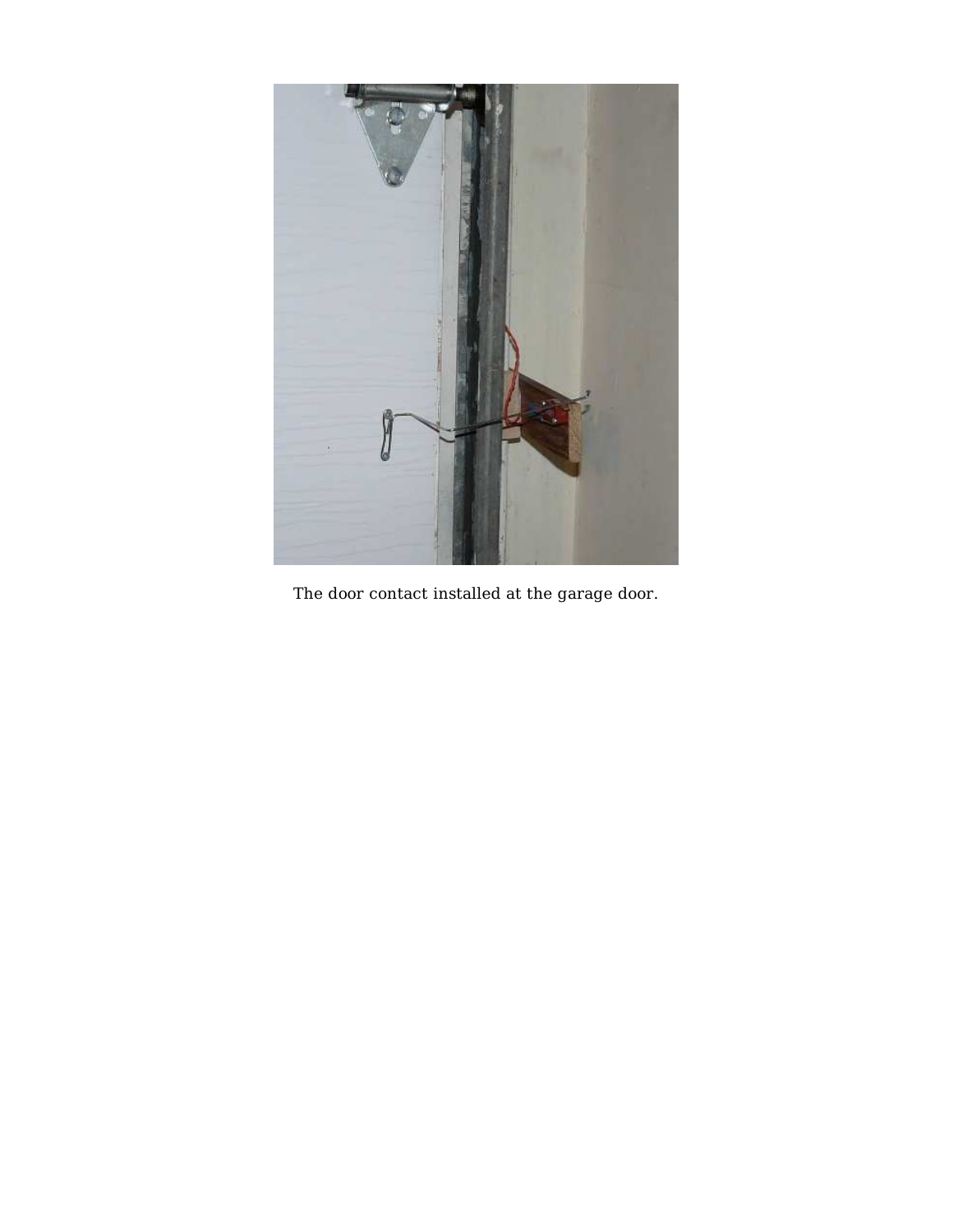# Wifi to the garage

I did not have ethernet LAN cables in the garage. Therefore I used a WiFi client AP to connect back to my WiFi DSL router. How this works is described in AVR WiFi.

When you go for this option then make sure your WiFi router provides a good signal strength to the garage otherwise this may not work reliably. You can use a WiFi range extender if the signal in the garage is weak. The WiFi range extender has to be placed somewhere in the middle between your WiFi router and the garage.



The final installation in the garage. I made a little shelf below the garage ceiling. The tuxgraphics ethernet board is under the blue ethernet cable and on the left is the WiFi Client AP.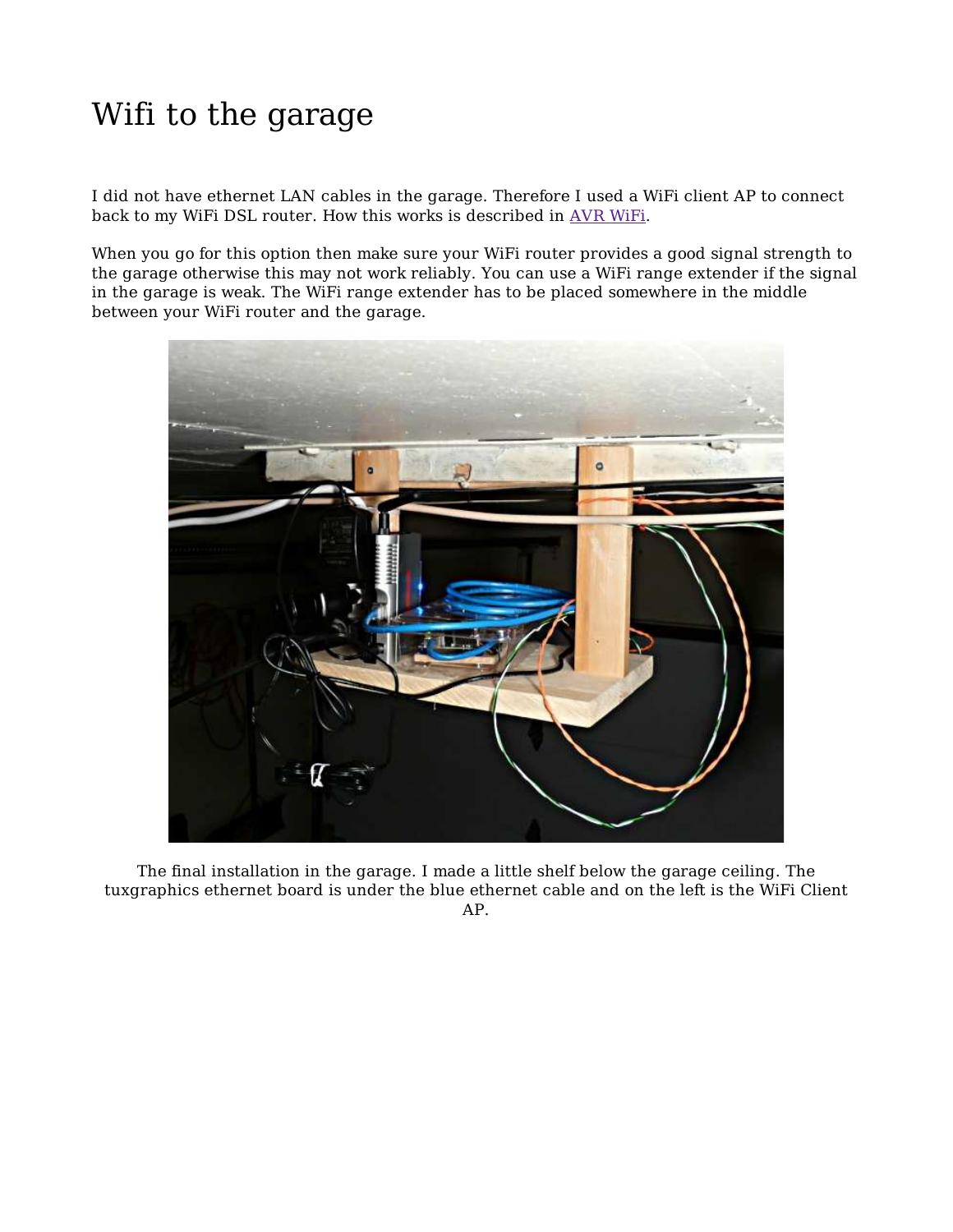# 2G, 3G, WiFi

The best option is probably to make the smartphone garage door opener available on the internet. For this you need to configure port forwarding in your DSL router and you need to either get a static IP address from your internet service provider or use dyndns.org to make the system accessible at a fixed known name.

After that you should be able to access the web pages of the garage door opener from the web browser in your smartphone. It does not really matter if your phone a 2G (GSM), 3G (UMTS) or other type of technology. The pages provided by the garage door opener are very small and therefore bandwidth is not an issue.

Another option is to not make the system available over the internet and only use the local WiFi network around your house. If you have a smartphone which supports WiFi then this is an option. The problem is however that smartphones do need time to detect a WiFi when arriving from outside. Normally they do not switch the connection type when there is an ongoing data connection. In other words you might find yourself fiddling around with the settings in your phone in front of the garage until you will be able to open it. It's a different story if you do not have a data plan with your mobile service provider. In that case the phone might switch a bit faster to WiFi.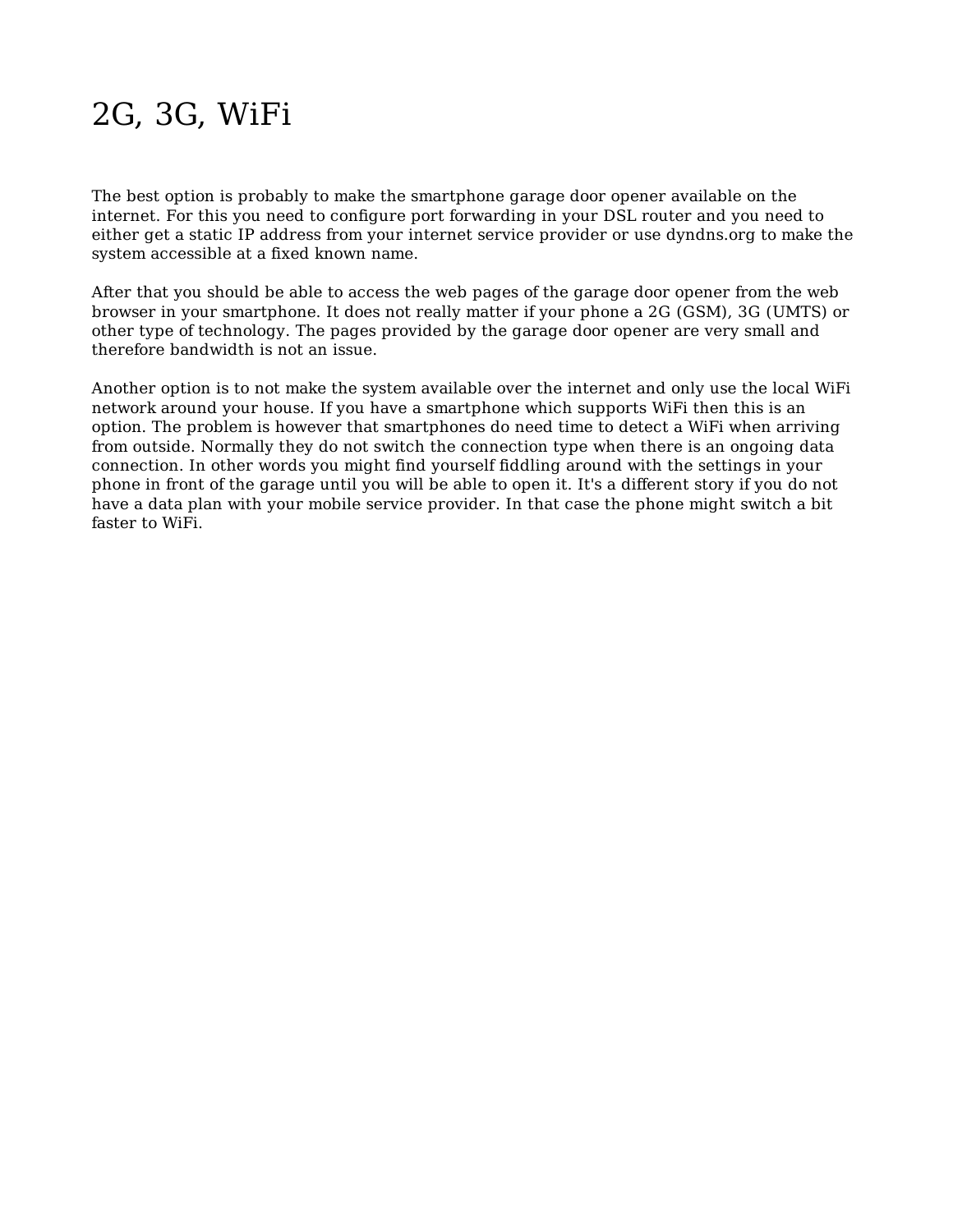#### Some photos

Here are some photos of the user interface on a smartphone. The pages are made such that they zoom automatically to the right size. No manual zooming/resizing is needed.

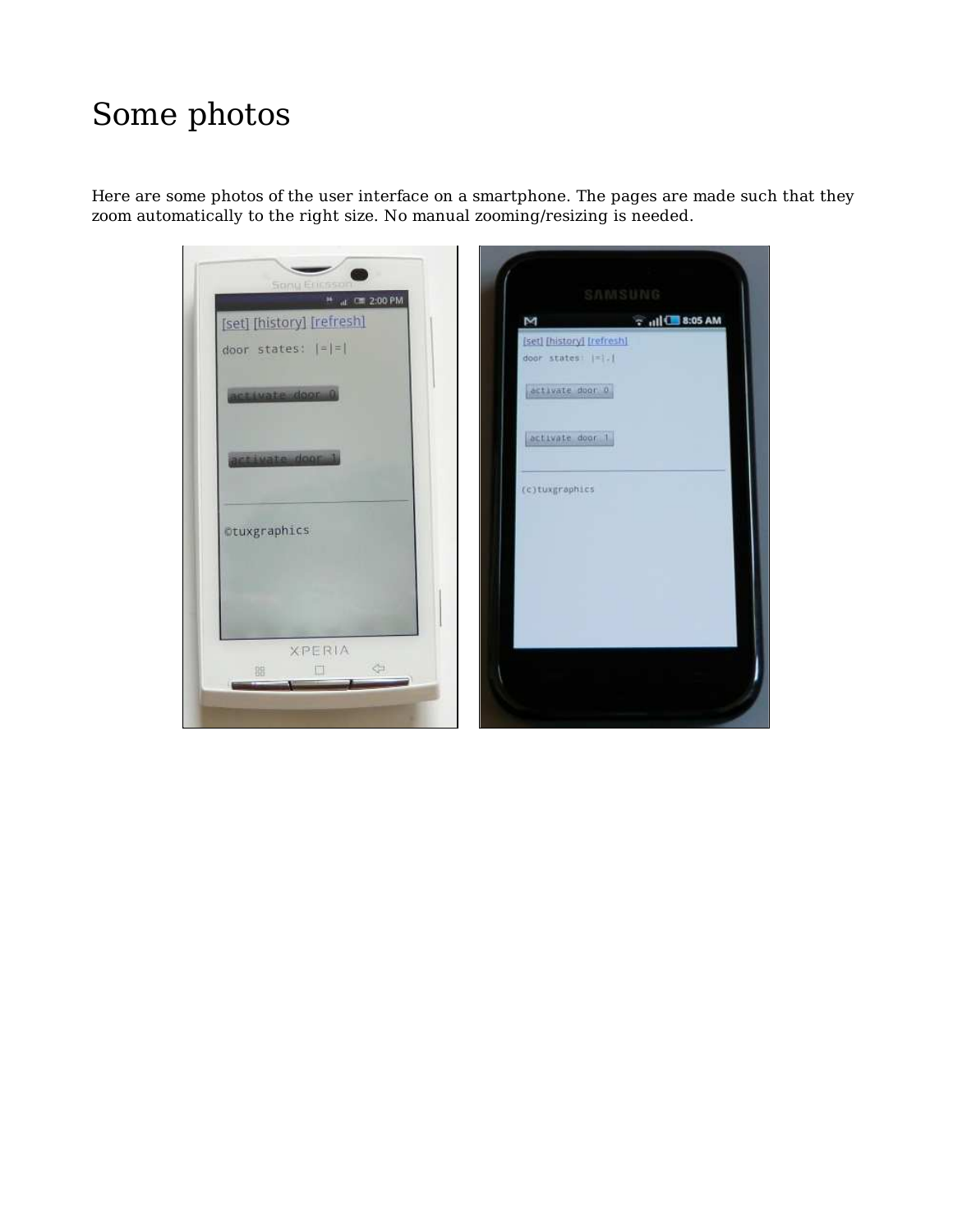| <b>fhome!</b>                                                                                                                                    |                                              | [home]                                                                                                                                                                                                                                                                                                                                                                                                                                                                                                                                                                                                                                                                                                                                                                                                 |                                                                                                  |
|--------------------------------------------------------------------------------------------------------------------------------------------------|----------------------------------------------|--------------------------------------------------------------------------------------------------------------------------------------------------------------------------------------------------------------------------------------------------------------------------------------------------------------------------------------------------------------------------------------------------------------------------------------------------------------------------------------------------------------------------------------------------------------------------------------------------------------------------------------------------------------------------------------------------------------------------------------------------------------------------------------------------------|--------------------------------------------------------------------------------------------------|
| <b>Change passcodes</b>                                                                                                                          |                                              | <b>History info</b>                                                                                                                                                                                                                                                                                                                                                                                                                                                                                                                                                                                                                                                                                                                                                                                    |                                                                                                  |
| passcode1:<br>passcode2<br>master par<br><b>Clear all key free access</b><br>master pw:<br><b>Change master pw</b><br>new <b>DW</b> :<br>old pw: | <b>Jaaruus</b><br><b>Stand</b><br><b>AMP</b> | $2011 - 03 - 21$ 09:11 = door 0 closed<br>$09:07 = door 0 opened$<br>2011-03-21<br>$= door$ $0$ $close$<br>07:58<br>$2011 - 03 - 21$<br>$= door 0 cfree1$<br>07:58<br>$2011 - 03 - 21$<br>$2011 - 03 - 21$ 07:57 = door 0 opened<br>$07:57 = door 0 cfree1$<br>$2011 - 03 - 21$<br>$07:48 = door 0 closed$<br>$2011 - 03 - 21$<br>$07:45 = door 0 opened$<br>$2011 - 03 - 21$<br>$17:14 =$ door<br>$2011 - 03 - 20$<br>$17 - 13 =$ door<br>$2011 - 03 - 20$<br>$17 \cdot 13 =$ door<br>$2011 - 03 - 20$<br>$=$ door<br>$17 - 12$<br>$2011 - 03 - 20$<br>$= door$<br>$2011 - 03 - 20$<br>$=$ door<br>$2011 - 03 - 20$<br>$=$ door<br>$2011 - 03 - 20$<br>$17:10 = door$<br>$2011 - 03 - 20$<br>$2011 - 03 - 20$ 17:01 = door<br>$2011 - 03 - 20$ 17:00 = door<br>$++$<br>current time: 2011-03-21 14:01 | closed<br>code 2<br>opened<br>closed<br>opened<br>code 2<br>closed<br>code 2<br>opened<br>closed |
| <b>XPERIA</b>                                                                                                                                    |                                              | <b>XPERIA</b>                                                                                                                                                                                                                                                                                                                                                                                                                                                                                                                                                                                                                                                                                                                                                                                          |                                                                                                  |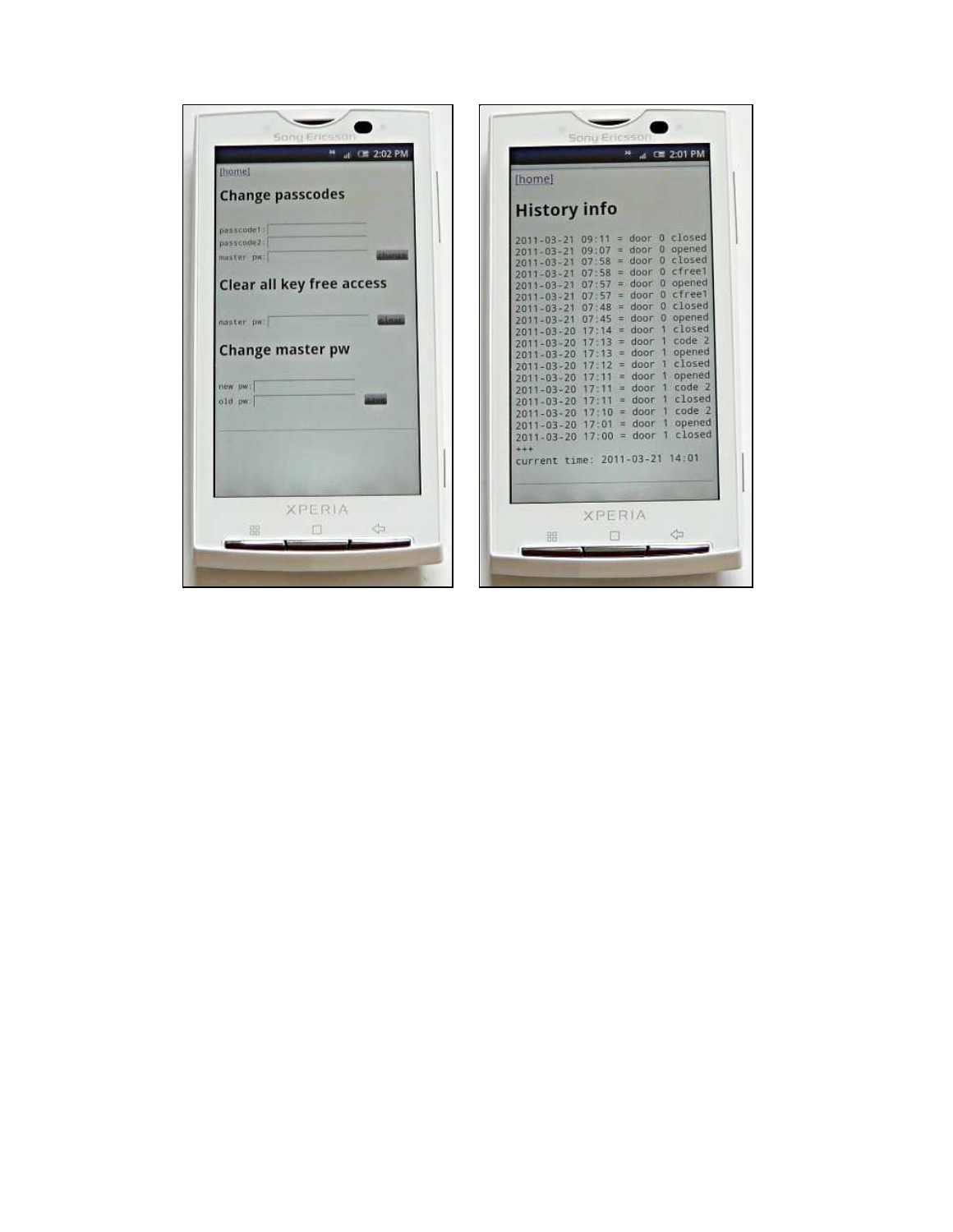#### How fast is it?

Nothing can be faster than a garage door remote control. However those garage door openers have no built-in security.

This smartphone garage door opener application is quite fast too. The page loads much faster than standard web pages because it is small. You will spend most of the time doing some kind of gesture to unlock your phone.

All recent smartphones allow you to save a HTML shortcut on the home screen. Once you have unlocked the phone, you click on the shortcut and with passcode free access enabled you are right on the page to control the doors.

The buttons are nice and big. This is easy to use from a touch screen.

I use it now every day. I stop the car quickly on the driveway to unlock the phone, click, click and the door opens.

This smartphone garage door opener has other advantages too and you can use it in addition to your existing system. You will usually have the phone in your pocket e.g when you are working in the garden. This way you can easily open your garage door and get some tools or whatever you need. You can temporarily give a passcode to a friend while you are on vacation even when you are already out of town. Just tell him the code. Later you can disable access again. If you have the possibility to enter your house via the garage then you can use it when you went for a walk to the letter box and you forgot the door keys. It's convenient and opens new possibilities.

The history function is good too. Did my wife already leave to pick-up the kids or do I have to go there after work? Just check the history page.